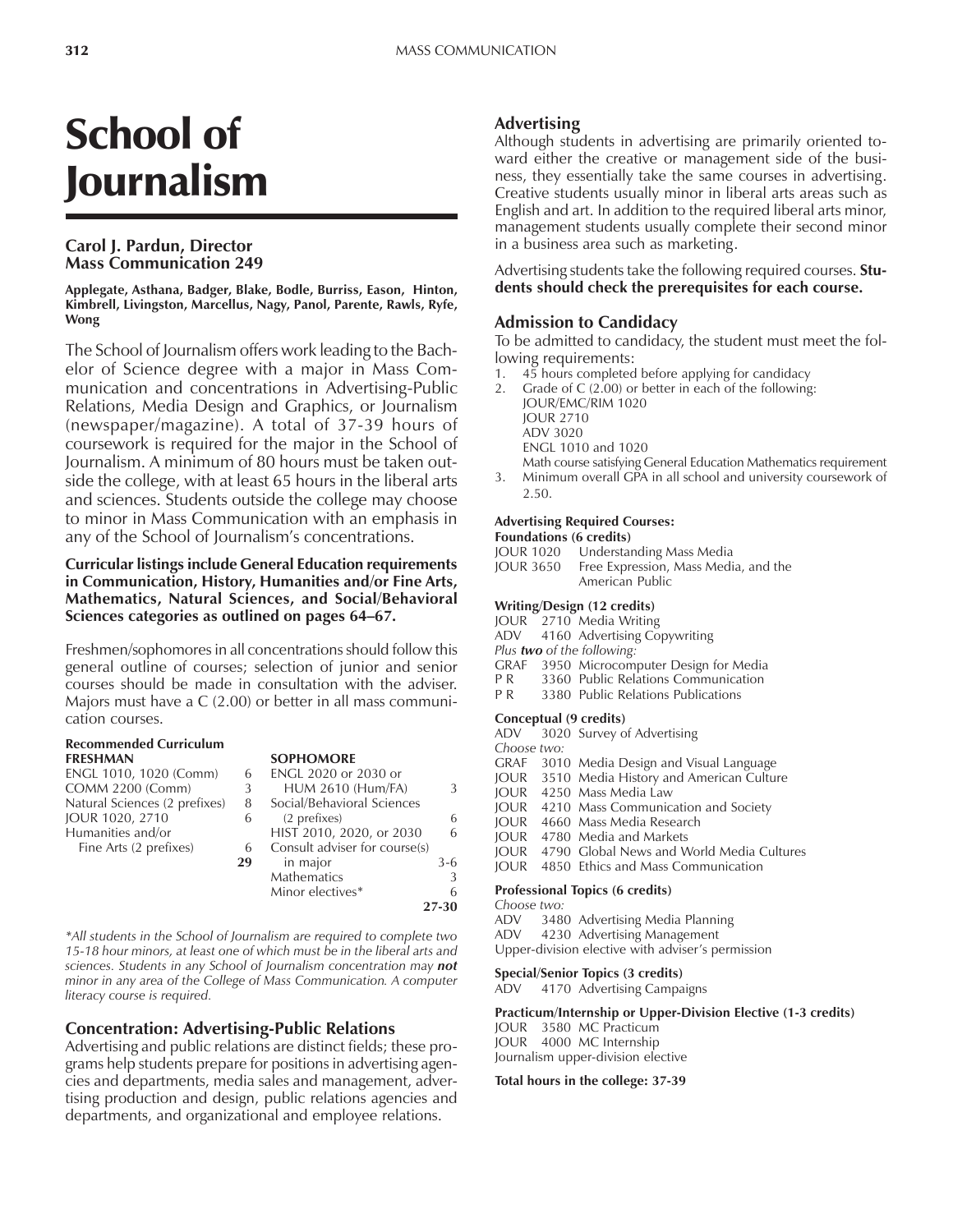# **Public Relations**

Students in public relations may choose the general program or a specialty in the recording industry; both programs require 37-39 credits. By the junior year, students should choose one minor in the liberal arts and sciences, plus 15 hours, approved by their major advisers, in the Jennings A. Jones College of Business. With permission of the adviser or the director of the School of Journalism, a student may replace the 15 hours in the Jennings A. Jones College of Business with a minor in the basic or applied sciences or a second minor in the liberal arts and sciences.

# **Admission to Candidacy**

To be admitted to candidacy, the student must meet the following requirements:

- 1. 45 hours completed before applying for candidacy
- 2. Grade of C (2.00) or better in each of the following: JOUR/EMC/RIM 1020

JOUR 2710 P R 3040

ENGL 1010 and 1020

Math course satisfying General Education Mathematics requirement

3. Minimum overall GPA in all school and university coursework of 2.50.

#### **Public Relations Required Courses: Foundations (6 credits)**

- JOUR 1020 Understanding Mass Media
- JOUR 3650 Free Expression, Mass Media, and the American Public

# **Writing/Design (15 credits)**

**Writing**

- JOUR 2710 Media Writing P R 3360 Public Relations Communication *Choose one:* JOUR 3530 Feature Writing JOUR 3450 Editing **Design** GRAF 3010 Media Design and Visual Language *Choose one:* GRAF 3950 Microcomputer Design for Media<br>PR 3380 Public Relations Publications
- 3380 Public Relations Publications

#### **Conceptual (9 credits)**

P R 3040 Public Relations Principles *Choose two:* ADV 3020 Survey of Advertising JOUR 3510 Media History and American Culture JOUR 4250 Mass Media Law JOUR 4210 Mass Communication and Society JOUR 4660 Mass Media Research JOUR 4780 Media and Markets JOUR 4790 Global News and World Media Cultures JOUR 4850 Ethics and Mass Communication

#### **Professional Topics (3 credits)**

*Choose one:*

| CHOOSE UITE. |  |                                                  |  |  |
|--------------|--|--------------------------------------------------|--|--|
|              |  | <b>P R</b> 3400 Case Studies in Public Relations |  |  |
|              |  | GRAF 3910 Basic Media Design                     |  |  |
|              |  | JOUR 3090 Reporting                              |  |  |

#### **Senior Topics (3 credits)**

P R 4740 Public Relations Campaigns

#### **Internship/Practicum or Upper-Division Elective (1-3 credits)** *Choose one:*

JOUR 3580 MC Practicum JOUR 4000 MC Internship JOUR upper-division elective

#### **Total hours in the college: 37-39**

#### **Public Relations/Recording Industry Specialty Required Courses: Foundations (6 credits)**

- JOUR 1020 Understanding Mass Media
- JOUR 3650 Free Expression, Mass Media, and the American Public

### **Writing/Design (15 credits)**

# **Writing**

- JOUR 2710 Media Writing<br>P R 3360 Public Relation
- 3360 Public Relations Communication
- RIM 3770 Publicity in the Recording Industry
- **Design**<br>GRAF 3010 Media Design and Visual Language *Choose one:*
- P R 3380 Public Relations Publications
- GRAF 3950 Microcomputer Design for Media

#### **Conceptual (9 credits)**

- 
- P R 3040 Public Relations Principles<br>RIM 3600 Survey of the Recording In 3600 Survey of the Recording Industry
- *Choose one:*
- JOUR 3510 Media History and American Culture
- JOUR 4250 Mass Media Law
- JOUR 4210 Mass Communication and Society
- JOUR 4660 Mass Media Research
- JOUR 4780 Media and Markets
- JOUR 4790 Global News and World Media Cultures
- JOUR 4850 Ethics and Mass Communication

# **Professional Topics (3 credits)**

- *Choose one:*
- ADV 3020 Survey of Advertising
- GRAF 3910 Basic Media Design
- JOUR 3450 Editing
- JOUR 3530 Feature Writing<br>P R 3400 Case Studies in
- 3400 Case Studies in Public Relations
- RIM 3720 Artist Management
- RIM 4320 Concert Promotion and Touring<br>RIM 3890 International Recording Industry
- 3890 International Recording Industry
- RIM 4620 Marketing of Recordings

#### **Senior Topics (3 credits)**

P R 4740 Public Relations Campaigns

#### **Internship/Practicum or Upper-Division Elective (1-3 credits)**

*Choose one:*

- Journalism elective
- JOUR 3580 MC Practicum
- JOUR 4000 MC Internship/
- RIM 4000 Recording Industry Internship: Business

#### **Total hours in the college: 37-39**

# **Concentration: Media Design and Graphics**

Media Design and Graphics involves all the elements of visual communication, from traditional typography to digitized design for newsletters, newspapers, magazines, and the Web. The sequence's main emphasis is publication design, including print and interactive media that deliver information, opinion, and entertainment via printed publications ranging from informational graphics, brochures, books, magazines, and newspapers to the digital production in various multimedia forms, including the Internet.

Media Design and Graphics students take the following required courses. **Students should check the prerequisites for each course.**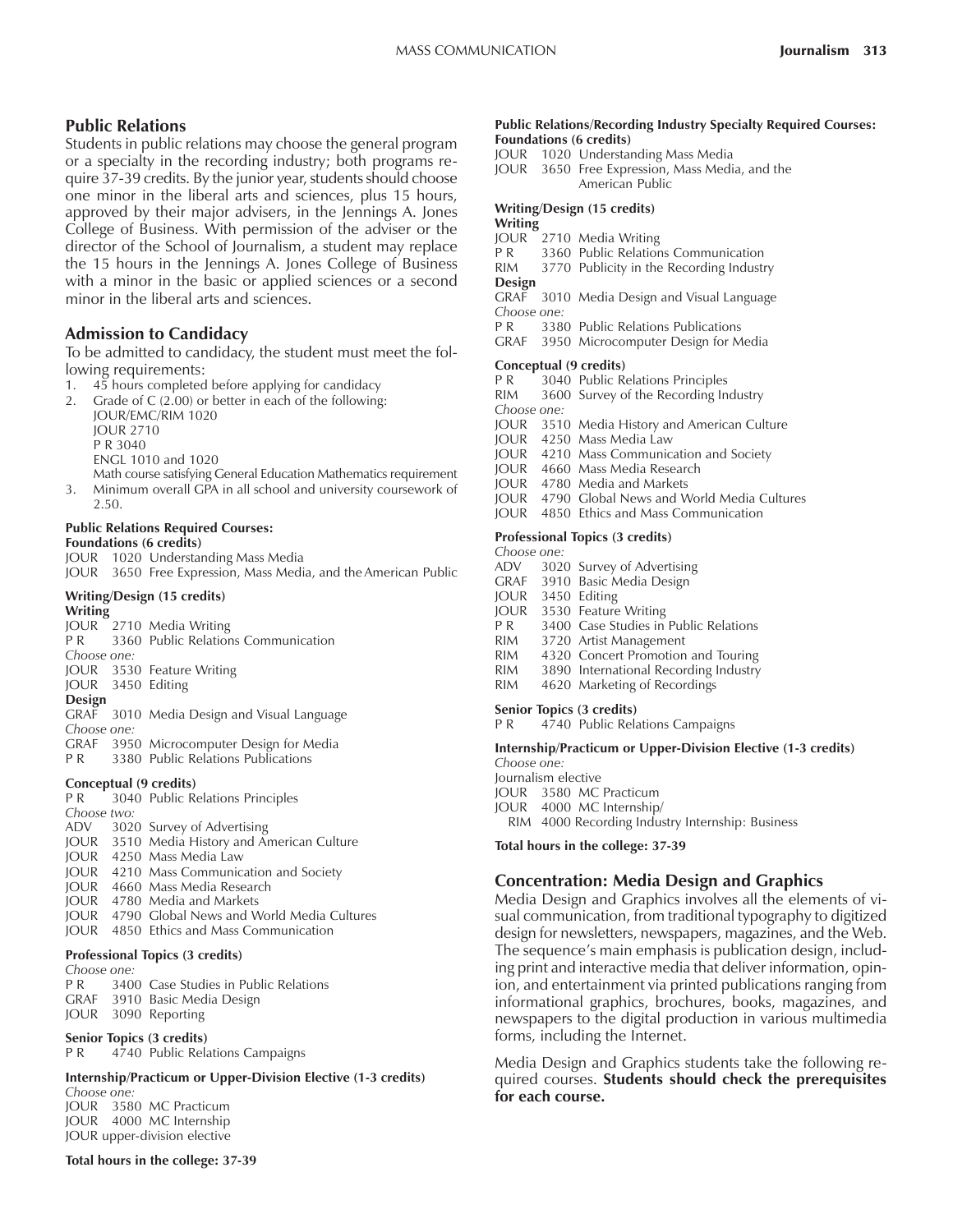# **Admission to Candidacy**

To be admitted to candidacy, the student must meet the following requirements:

- 1. 45 hours completed before applying for candidacy
- 2. Grade of C (2.00) or better in each of the following:
	- JOUR/EMC/RIM 1020
	- JOUR 2710
	- GRAF 3010
	- ENGL 1010 and 1020
- Math course satisfying General Education Mathematics requirement 3. Minimum overall GPA in all school and university coursework of
- 2.50.

#### **Media Design and Graphics Required Courses: Foundations (6 credits)**

- JOUR 1020 Understanding Mass Media
- JOUR 3650 Free Expression, Mass Media, and the American Public

#### **Writing/Design (12 credits) Writing (9 credits)**

JOUR 2710 Media Writing JOUR 3450 Editing *Choose one:* JOUR 3090 Reporting JOUR 3530 Feature Writing EMC 3020 Writing for the Electronic Media EMC 3060 Writing for Digital Media

#### **Design**

GRAF 3910 Basic Media Design

#### **Conceptual Topics (12 credits)**

GRAF 3010 Media Design and Visual Language *Choose three:* JOUR 3510 Media History and American Culture JOUR 4250 Mass Media Law JOUR 4210 Mass Communication and Society JOUR 4660 Mass Media Research JOUR 4780 Media and Markets JOUR 4790 Global News and World Media Cultures JOUR 4810 Advanced Media Design

- JOUR 4850 Ethics and Mass Communication
- PHOT 4190 Ethics and Law for Visual Communicators

#### **Professional Topics (3 credits)**

*Choose one:*

GRAF 3950 Microcomputer Design for Media GRAF 4010 Publication Design

#### **Senior Topic (3 credits)**

GRAF 4180 Advanced Media Design

#### **Internship (1-3 credits)**

*Choose one or a combination of not more than 3 hours total* JOUR 3580 MC Practicum JOUR 4000 MC Internship Journalism upper-division elective

#### **Total hours in the college: 37-39**

# **Concentration: Journalism**

The concentration in Journalism offers preparation for students who wish to be news reporters, copy editors, feature writers, editorial writers, and freelance magazine writers. **Students should check the prerequisites for each course.**

# **Admission to Candidacy**

To be admitted to candidacy, the student must meet the following requirements:

- 1. 45 hours completed before applying for candidacy
- 2. Grade of C (2.00) or better in each of the following:
- JOUR/EMC/RIM 1020 JOUR 2710 JOUR 3090 ENGL 1010 and 1020 Math course satisfying General Education Mathematics requirement
- 3. Minimum overall GPA in all school and university coursework of 2.50.

# **Journalism Required Courses:**

#### **Foundations (6 credits)**

JOUR 1020 Understanding Mass Media

JOUR 3650 Free Expression, Mass Media, and the American Public

#### **Writing/Design (12 credits)**

- JOUR 2710 Media Writing JOUR 3090 Reporting *Choose one:*
- JOUR 3530 Feature Writing
- JOUR 4440 Advanced Reporting
- *Choose one:* JOUR 3450 Editing
- GRAF 3950 Microcomputer Design for Media

#### **Conceptual (12 credits)**

- *Choose four:*
- GRAF 3010 Media Design and Visual Language
- JOUR 3510 Media History and American Culture
- JOUR 4250 Mass Media Law
- JOUR 4210 Mass Communication and Society
- JOUR 4660 Mass Media Research
- JOUR 4780 Media and Markets
- JOUR 4790 Global News and World Media Cultures
- JOUR 4850 Ethics and Mass Communication

#### **Professional Topics (3 credits)**

- *Choose one:*
- JOUR 3520 Specialized Journalism
- JOUR 3590 Magazine Writing and Editing
- JOUR 4300 Reviewing and Criticism

#### **Special/Senior Topics (3 credits)**

JOUR 4800 Seminar in Media Issues

# **Practicum/Internship (1-3 credits)**

*Choose one:* JOUR 3580 MC Practicum

JOUR 4000 MC Internship

**Total hours in the college: 37-39**

#### **Minor in Art for Mass Communication Students**

Students majoring in Mass Communication programs take the following sequence for the Art minor: ART 1610, 1620, 1630, 1640, and two studio or art history classes, one of which much be upper division and taken in residence. Media Design majors have the option of substituting ART 1910 or 1920 for ART 1640.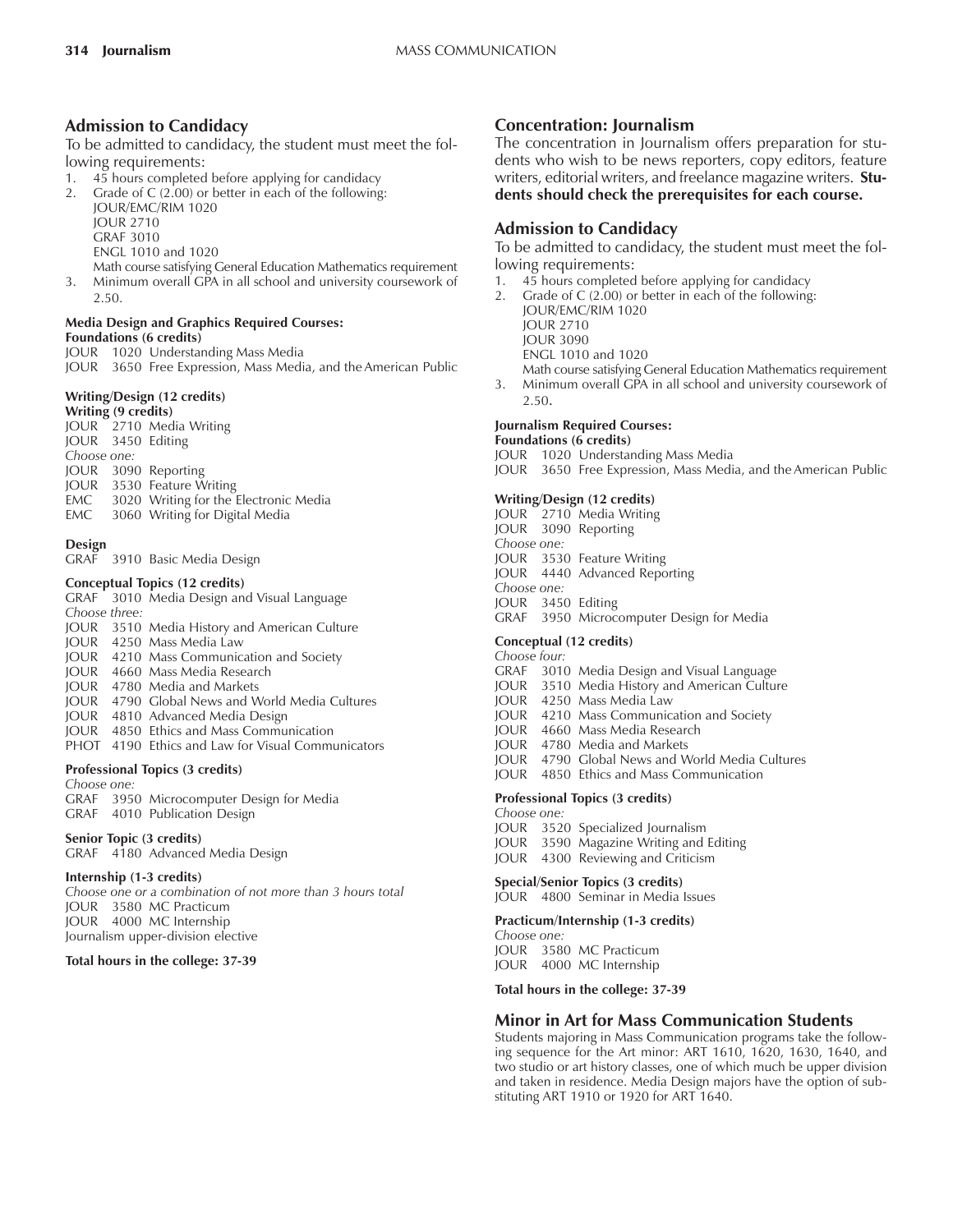# **Courses in Advertising [ADV]**

- **3020 Survey of Advertising.** Three credits. Overview of advertising principles and practices including the role of advertising in society and the marketplace, consumer behavior, advertising media, budgeting and planning, and the creation and production of advertising messages.
- **3160 Advertising Copy and Layout.** Three credits. Prerequisite: Admission to candidacy or permission of instructor. Creation and production of advertising messages for various media, including publications, broadcast, outdoor, and direct mail.
- **3480 Advertising Media Planning.** Three credits. Prerequisite: Admission to candidacy. Planning, implementation, and evaluation of media objectives and strategy in advertising, including media characteristics, limitations, and budgeting.
- **4160 Advertising Copywriting.** Three credits. Prerequisite: Admission to candidacy. Advanced techniques and skills in the writing and design of advertising messages, emphasizing print and electronic media.
- **4170 Advertising Campaigns.** Three credits. Prerequisites: Admission to candidacy; ADV 3480 and 4160 or permission of instructor. Planning, designing, and executing all phases of a complete advertising campaign. An opportunity for advanced students to synthesize and apply skills from previous courses.
- **4230 Advertising Management.** Three credits. Prerequisites: Admission to candidacy; junior standing. Problems, decisions, and decision-making processes of advertising managers. Emphasis on decision making across functional areas of advertising process.

# **Courses in Media Design and Graphics [GRAF]**

- **3010 Media Design and Visual Language.** Three credits. Required for candidacy. Overview of concepts for effective visual communication; the role of visual elements and design practices in a cultural, historical, and political context; basic typography and design, electronic and digital composition and reproduction, and technological aspects of design and production.
- **3910 Basic Media Design.** Three credits. Prerequisites: Admission to candidacy; JOUR 2710 and GRAF 3010. Basic design process for publication; in-depth analysis of typography, copywriting, art and illustration, photography; theory and practice of color reproduction; diverse design images; informational graphics, production methods of design for print and electronic media. Cannot be taken concurrently with GRAF 3950.
- **3950 Microcomputer Design for Media.** Three credits. Prerequisites: Admission to candidacy; GRAF 3010. Computer design process of conceptualization, organization, and implementation for publication and foundations for content-based designs; reviews of software programs, related hardware and peripheral components applicable to publication design; introduction of electronic publishing procedures. Cannot be taken concurrently with GRAF 3910.
- **4010 Publication Design.** Three credits. Prerequisites: Admission to candidacy; GRAF 3910 or 3950. Principles and practices of publication design and production with emphasis on newsletters, magazines, newspapers, and contemporary formats; use of tra-

ditional and electronic information services as a resource; selection and use of photographs and illustrations for publication; preparation of design for print, electronic, or multimedia publication.

**4180 Advanced Media Design.** Three credits. Prerequisites: Admission to candidacy; GRAF 4010. Application of contemporary graphic design technologies for solving visual problems in print and electronic media. Creative strategies in media design and design copywriting; cooperative and collaborative design projects; legal aspects of media graphics; strategies for designing diverse images, color reproduction, and evaluation of design performance standards for portfolio.

# **Courses in Journalism [JOUR]**

- **1020 Understanding Mass Media.** Three credits. (Same as EMC/RIM 1020.) Analysis of the content and context of the American mass media to understand how they affect individuals and society. Emphasis on practical knowledge of the workings of the media from a general perspective.
- **2710 Media Writing.** Three credits. Prerequisites: ENGL 1010 and 1020 or equivalents. Theory and practice of writing for print and electronic media according to the techniques, styles, and formats of various media. Laboratory required.
- **3000 Introduction to Motion Pictures.** Three credits. (Same as EMC 3000.) Prerequisite: Junior standing or permission of instructor. The development and role of motion pictures in America, including the history of films and filmmakers, the influence of film on American culture, and film criticism.
- **3090 Reporting.** Three credits. Prerequisite: JOUR 2710. Theory and practice of basic journalistic skills, including the gathering, evaluating, and processing of news copy for newspapers. Classwork will be submitted to student or local newspapers.
- **3100 Music as Popular Culture.** Three credits. (Same as RIM 3100.) Prerequisite: Admission to candidacy. Introduces range of scholarly approaches to the study of popular music. Encourages perspectives other than those of "producer" or "consumer." Requires applications of analytical and critical methods in research paper assignment.
- **3450 Editing.** Three credits. Prerequisite: Admission to candidacy. Theory and practice in the art of copy editing, including editing, language skills, newspaper style, news judgment, headline writing, photo editing, cutline writing, and page design.
- **3510 Media History and American Culture.** Three credits. (Same as EMC 3510.) Development of American journalism and the mass media from Colonial times to the present, including the role and influence of mass media on American culture, technical advances, and contributions of individual personalities.
- **3520 Specialized Journalism.** Three credits. Prerequisite: JOUR 3090 and admission to candidacy. The unique facets of print journalism not available in other courses. Topics include investigative, online, environmental, sports, medical, political reporting, or opinion writing. May be repeated up to 6 credits.
- **3530 Feature Writing.** Three credits. Prerequisite: Admission to candidacy or permission of instructor. Theory and practice of writing feature stories for newspapers and magazines. Assignments in writing for professional publications as well as the student newspaper.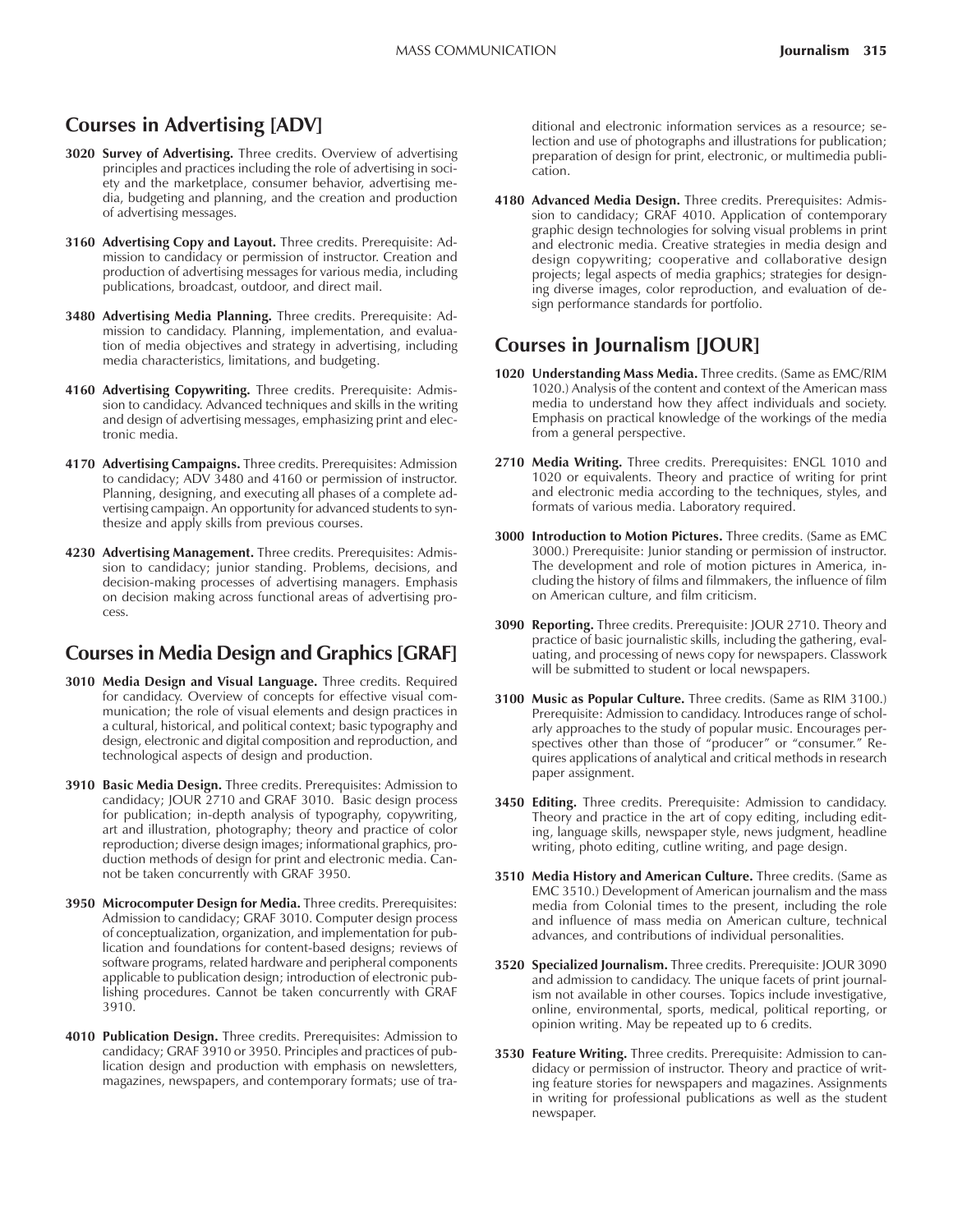- **3580 MC Practicum.** One to three credits. Prerequisites: Admission to candidacy; junior standing; permission of instructor. Practical experience in an on-campus mass communication setting. **Note:** Total credit for practicum and internship courses cannot exceed **3** credits. Pass/Fail.
- **3590 Magazine Writing and Editing.** Three credits. Prerequisites: Admission to candidacy; JOUR 3530. Types of magazines and editorial needs; practice in magazine article writing.
- **3650 Free Expression, Mass Media, and the American Public.** Three credits. (Same as EMC/RIM 3650.) A general introduction to the issues surrounding free expression and its relationship to mass media in contemporary America. Comprehensive analysis of the history, philosophies, cases, and controls associated with freedom of expression.
- **4000 MC Internship.** One to three credits. Prerequisites: Admission to candidacy; upper-division standing; permission of the internship coordinator. Advanced students gain practical experience in a professional setting. **Note:** Total credit for internship and practicum courses cannot exceed **3** credits. Pass/Fail.
- **4210 Mass Communication and Society.** Three credits. (Same as EMC 4210.) Prerequisite: Junior standing. Theories of the process of mass communication, how media affect society, the evolution within a social and cultural context, ethical and social dimensions. Extensive reading in theory, history, and research. Mediacontent emphasis varies depending on instructor's expertise.
- **4250 Mass Media Law.** Three credits. (Same as EMC 4250.) Prerequisites: JOUR 1020; junior standing. Examination of legal guarantees and restrictions on the flow of information using the case study method. Focus on libel, privacy, obscenity, and the special restrictions placed on advertising, broadcasting, cable TV, and the Internet.
- **4300 Reviewing and Criticism.** Three credits. Prerequisite: Admission to candidacy or permission of instructor. Theories and practice of reviewing and criticism in the mass media. Overview of current trends in film, theatre, music, books, and other entertainment media. Practice in critical and analytical writing.
- **4440 Advanced Reporting.** Three credits. Prerequisite: Admission to candidacy. Advanced theory and practice in news reporting, emphasis on coverage of governmental affairs and other public affairs-related assignments, including an introduction to interpretive and investigative reporting techniques.
- **4660 Mass Media Research.** Three credits. (Same as EMC 4660.) Prerequisite: Junior standing. Overview of contemporary research methods, analysis, and evaluation of current research, and design and execution of a study. Emphasis on public opinion and media research.
- **4780 Media and Markets.** Three credits. Prerequisite: Junior standing. Approaches to understanding media audiences. Examines tensions between the business and public functions of media, and social and ethical conflicts related to media marketing.